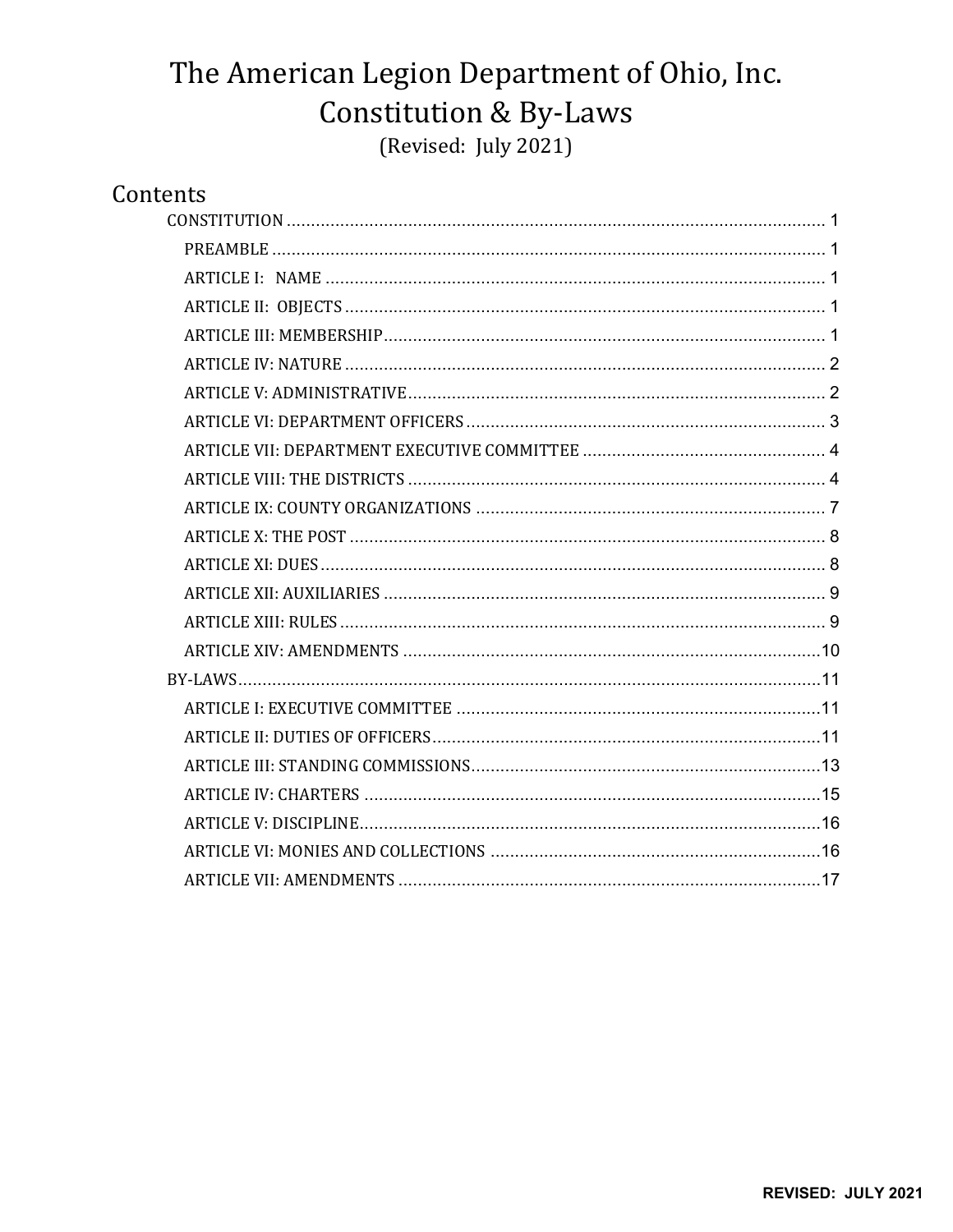# **CONSTITUTION**

THE AMERICAN LEGION DEPARTMENT OF OHIO, INC. (Including all Amendments)

#### **PREAMBLE**

<span id="page-1-1"></span><span id="page-1-0"></span>For God and Country, we associate ourselves together for the following purposes: To uphold and defend the Constitution of the United States of America; to maintain law and order; to foster and perpetuate a one hundred per cent Americanism; to preserve the memories and incidents of our associations in all wars; to inculcate a sense of individual obligation to the community, state and nation; to combat the autocracy of both the classes and the masses; to make right the master of might; to promote peace and good will on earth; to safeguard and transmit to posterity the principles of justice, freedom, and democracy; to consecrate and sanctify our comradeship by our devotion to mutual helpfulness.

#### **ARTICLE I: NAME**

<span id="page-1-2"></span>The name of this Department of The American Legion shall be "The American Legion, Department of Ohio, Inc." *(Amended 46th Department Convention 1964).*

# **ARTICLE II: OBJECTS**

<span id="page-1-3"></span>Section 1. The objects and purposes of this Department shall be to promote the principles and policies set forth in the foregoing Preamble and the National Constitution of The American Legion.

#### **ARTICLE III: MEMBERSHIP**

<span id="page-1-4"></span>Section 1. Any person shall be eligible for membership in The American Legion who was a member of the Army, Navy, Marine Corps, Coast Guard, or Air Force of the United States and assigned to active duty at some time during any of the following periods: April 6, 1917 to November 11, 1918; December 7, 1941 to December 31, 1946; June 25, 1950 to January 31, 1955; February 28, 1961 to May 7, 1975; August 24, 1982 to July 31, 1984; December 20, 1989 to January 31, 1990; August 2, 1990 to the cessation of hostilities as determined by the government of the United States, all dates inclusive, or who, being a citizen of the United States at the time of his entry therein, served on active duty in the armed forces of any of the governments associated with the United States during any of said periods; provided, however, that such service shall have been terminated by honorable discharge or honorable separation, or continued honorably after any of said periods; provided further, that no person shall be entitled to membership who, being in such service during any of said periods, refused on conscientious, political or other grounds to subject himself to military discipline or unqualified service. *(Amended 73rd National Convention 1991).*

Section 1.a. Eligibility requirements for membership in The American Legion shall be revised in accordance with The American Legion National Headquarters membership and eligibility requirements as stated in Article XV, Section 2. (*Amended 101st Department Convention 2019)*

Section 2. There shall be no form or class of membership except an active membership, and dues shall be paid annually or for life.

Section 3. No person may be a member at any time of more than one Post.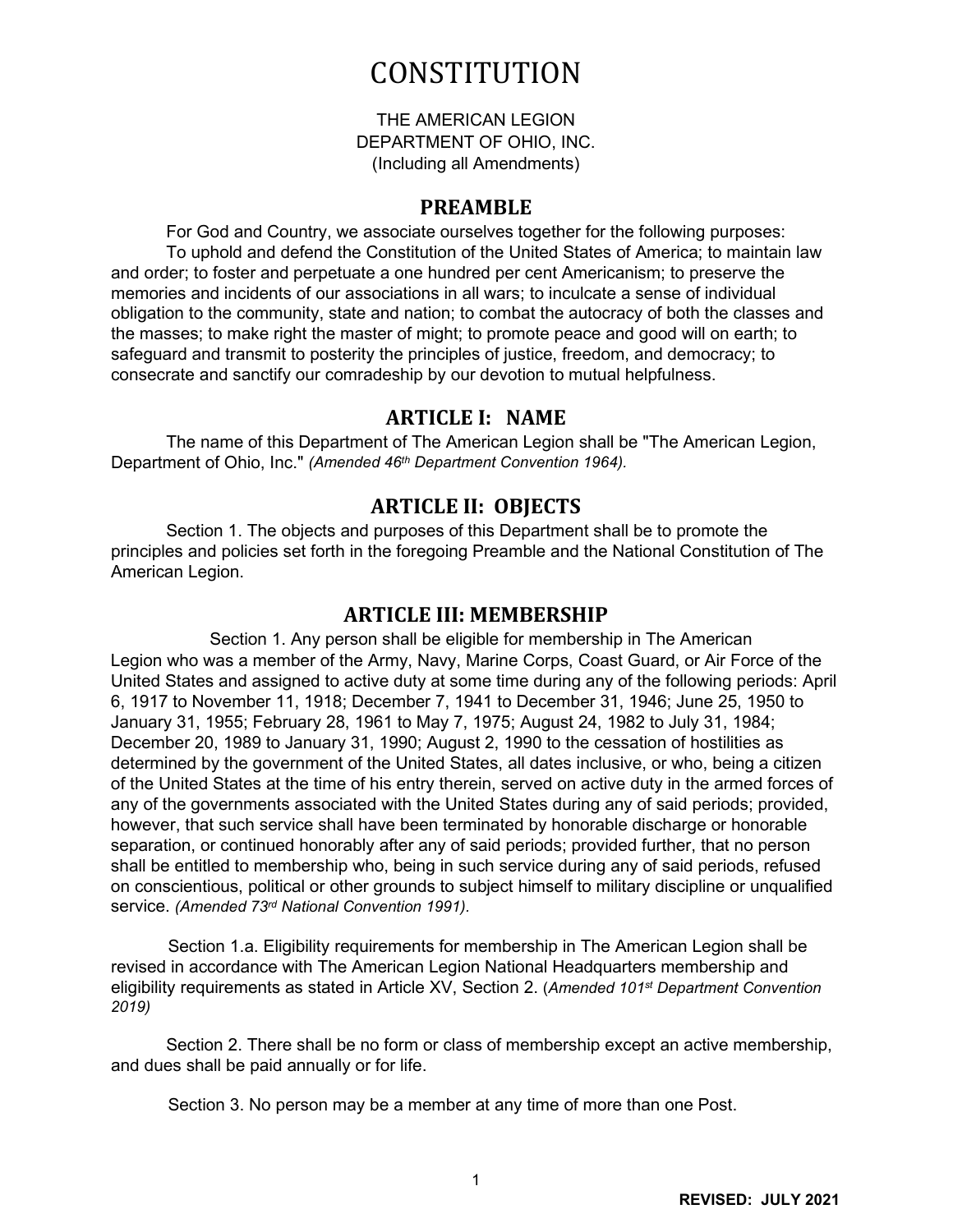Section 4. No person, who has been expelled by a Post, shall be admitted to membership in another Post, without the consent of the expelling Post, except that where such consent has been asked for and denied by such Post, he may then appeal to the Executive Committee of the Department of the expelling Post for permission to be admitted to membership in another Post, and shall be ineligible for membership until such permission is granted.

### **ARTICLE IV: NATURE**

<span id="page-2-0"></span>Section 1. The American Legion is a civilian organization; membership therein does not affect nor increase liability for military or police service. Rank does not exist in the Legion; no member shall be addressed by his military or naval title in any convention or meeting of the Legion.

Section 2. The American Legion shall be absolutely non-political and shall not be used for the dissemination of partisan principles nor for the promotion of the candidacy of any person seeking public office or preferment. *(Amended 58th National Convention 1976).* 

#### **ARTICLE V: ADMINISTRATIVE**

<span id="page-2-1"></span>Section 1. The Legislative body of the Organization shall be a Department Convention to be held annually. The Department Convention shall select the site for the Convention in at least two subsequent years provided prior Conventions have not set sites for these Conventions. The said Convention may also set the site for Conventions more than two years in advance if the delegates to the Convention deem this advisable.

The action of a Department Convention in setting future Conventions shall be binding and may not be changed by intervening Department Conventions. The time of each Convention shall be fixed by the Department Executive Committee. In the event that the preceding Convention does not select a place for either of the next two Conventions, the same shall be selected by the Department Executive Committee. In the event it becomes impossible or impracticable to hold a Department Convention in a city selected by previous Conventions the Department Executive Committee may change the site and time of any Convention by a threefourths vote of the said Department Executive Committee. If conditions necessitate said vote may be taken by electronic communication (telephone, e-mail, fax). *(Amended 95th Department Convention 2013)*

Section 2. The annual Convention shall be composed of delegates and alternates from each Post. Each Post shall be entitled to one delegate and one alternate for the first twenty-five (25) members, two delegates and alternates for sixty-six (66) members and an additional delegate and alternate for each additional one hundred (100) members, paid up thirty (30) days prior to the date of the Department Convention. The vote of each Post shall be equal to the total number of delegates to which the Post is entitled. The Rules and Order of Business of the last preceding Convention shall be the Rules and Order of Business of the next succeeding Convention until such time as the Rules and Order of Business Committee reports to the Convention then in session. *(Amended 69th Department Convention 1987).*

Section 2-a. All resolutions, other than resolutions (recommendations) proposing to amend the Department Constitution or the Department By-Laws, may originate at any regular official meeting of a Post, County, District, Department Executive Committee or duly constituted committee meeting of the Department Convention. All resolutions, other than those originating in the Convention committees must be received by the Department Headquarters at least ten (10) days prior to the opening of the Convention. Provided, however, that the ten (10) day requirement may be waived by a two-thirds (2/3) vote of the delegates to the Convention. Said two-thirds (2/3) vote is also required for all resolutions originating in the Convention committees.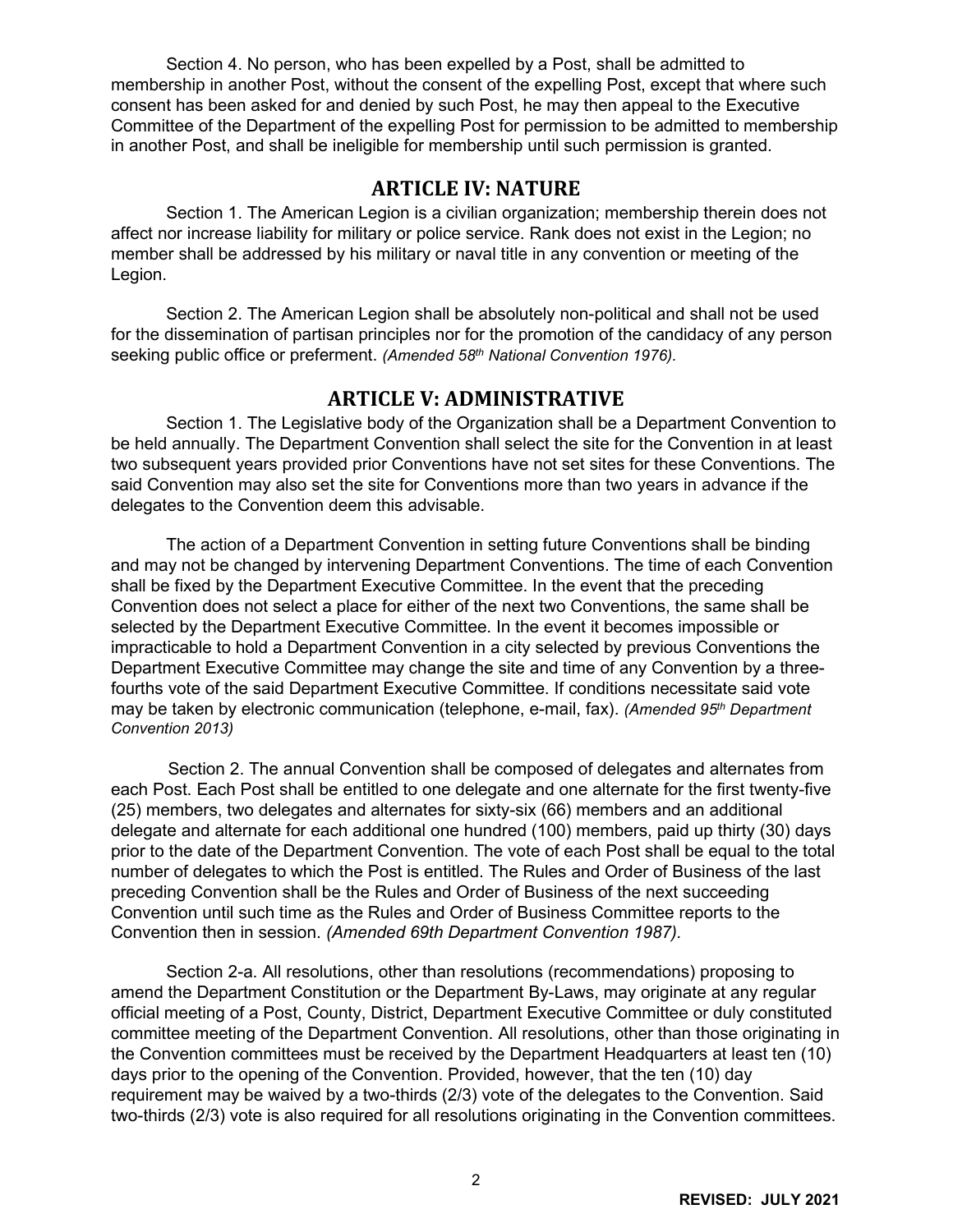Section 2-b. Upon receipt of resolutions originating in Post, Counties, Districts or the Department Executive Committee, it shall be the duty of the Department Adjutant to edit all such resolutions so as to bring them into the proper form for the Department Convention and make other corrections, additions, and deletions as he/she sees fit so long as said corrections, additions, and deletions do not change the intent or purpose of the resolution. It shall be the duty of the Department Adjutant to assign these resolutions to the proper Convention committees. *(Amended 42nd Department Convention 1960).*

Section 3. All members of the Department Executive Committee shall be delegates to all Department Conventions during their term of office, with vote, to be exercised with their respective Posts. All Past Department Commanders, while in good standing with their respective Posts, shall be life delegates to all Department Conventions, with vote, to be exercised with their respective Posts.

Section 4. Written notice thereof shall be sent to each Post not less than thirty (30) days before each Department Convention and not less than ten (10) days before each District Convention. The duly qualified representatives of the Posts present at such Department Convention shall constitute a quorum for the transaction of business. Districts may determine the quorum necessary for their conventions. *(Amended 42nd Department Convention 1960).*

Section 5. The dates of the Department Fiscal Year shall be established annually by the Department Finance Committee, Department Executive Committee; Department Treasurer; Department Fiscal Officer; and Department Adjutant. *(Amended 102nd Department Convention 2021).*

#### **ARTICLE VI: DEPARTMENT OFFICERS**

<span id="page-3-0"></span>Section 1. The Department Convention shall elect a Department Commander, a Department First Vice Commander and a Second Vice Commander and a Department Treasurer. *(Amended 56th Department Convention 1974).*

Section 2. Such officers shall take office and be installed immediately before the adjournment of that session of the Convention at which they are elected and shall serve until the next Convention or until their successors are elected and qualified.

The retiring Department Commander shall be the chairman of the Department delegation to the National Convention occurring in the year in which his/her term expires. Vacancies in these offices occurring between Department Conventions shall be filled by the Department Executive Committee, except in the case of vacancy in the office of the Department Commander, the First Vice Commander shall succeed to that office.

Section 3. The Department Commander shall, with the approval of the Department Executive Committee, appoint a Department Judge Advocate, Department Historian, and a Department Chaplain, who shall be an ordained Minister, Priest, or Rabbi, whenever possible, and may appoint a Department Assistant Adjutant, a Department Assistant Chaplain, a Department Assistant Historian, a Department Assistant Judge Advocate, a Department Parliamentarian, a Department Sergeant-At-Arms, and several Assistant Sergeant's-At-Arms not to exceed six. *(Amended 95th Department Convention 2013) (Amended 97th Department Convention 2015)*

Section 4. The Department Convention held in the even-numbered years, starting with 1938 shall elect a National Executive Committeeman and an Alternate National Executive Committeeman, each to hold office for a term of two years. They shall take office immediately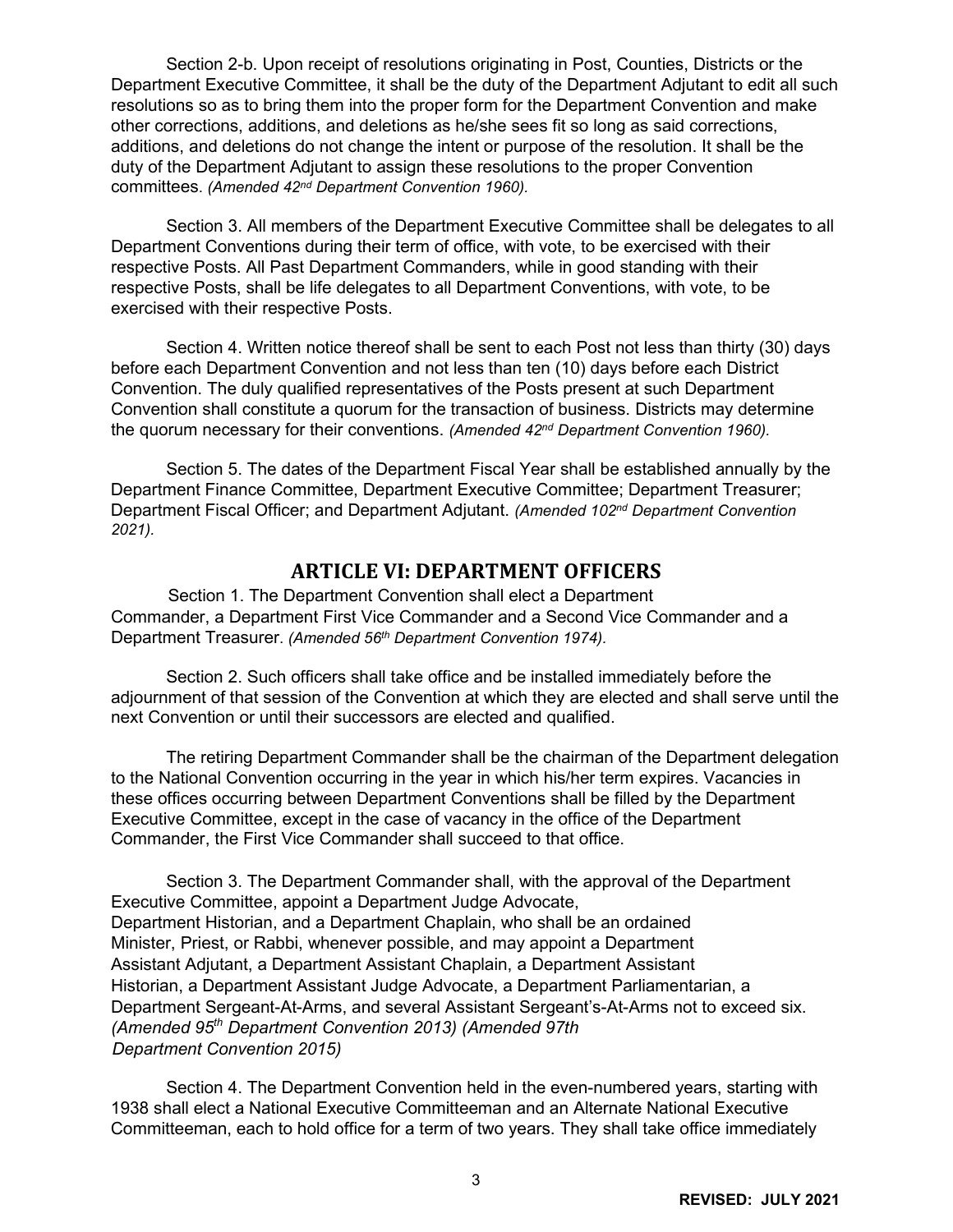upon adjournment of the National Convention next succeeding the Department Convention at which they are elected.

Vacancies in these offices occurring between Department Conventions shall be filled by the Department Executive Committee, but if the vacancy occurs before the Department Convention held in the first year of the two-year term, the election by the Department Executive Committee shall be for a term ending immediately upon adjournment of such Department Convention, which Convention shall elect a National Executive Committeeman or Alternate National Executive Committeeman to serve for the remainder of the two-year term. The officer or officers thus elected shall take office immediately upon adjournment of such Department Convention.

#### **ARTICLE VII: DEPARTMENT EXECUTIVE COMMITTEE**

<span id="page-4-0"></span>Section 1. Between Department Conventions, the Administrative power shall be vested in a Department Executive Committee which shall consist of the Department Commander, Department Vice Commanders, Department Treasurer,

Department Chaplain, immediate Past Department Commander, National Executive Committeeman, Alternate National Executive Committeeman, and District Commanders and District First Vice Commanders. *(Amended 68th Department Convention 1986).*

Section 2. The Department Commander shall be the chairman of the Department Executive Committee, and in his/her absence, the Department First Vice Commander shall serve in the capacity.

# **ARTICLE VIII: THE DISTRICTS**

<span id="page-4-1"></span>Section 1. The Department shall be divided into fourteen (14) Districts, with the following counties:

District No. 1-Defiance, Fulton, Hancock, Henry, Lucas, Ottawa, Paulding, Putnam, Williams, Wood.

District No. 2-Allen, Auglaize, Hardin, Logan, Mercer, Shelby, Van Wert.

District No. 3-Champaign, Clark, Darke, Greene, Miami, Montgomery, Preble. District No. 4-Brown, Butler, Clermont, Clinton, Hamilton, Warren.

District No. 5-Ashland, Crawford, Erie, Huron, Lorain, Medina, Richland, Sandusky, Seneca, Wyandot.

District No. 6-Delaware, Knox, Licking, Madison, Marion, Morrow, Union.

District No. 7-Adams, Fayette, Highland, Lawrence, Pickaway, Pike, Ross, Scioto.

District No. 8-Athens, Fairfield, Gallia, Hocking, Jackson, Meigs, Perry, Vinton.

District No. 9-Ashtabula, Geauga, Lake, Mahoning, Trumbull.

District No. 10-Carroll, Columbiana, Coshocton, Harrison, Holmes, Jefferson, Stark, Tuscarawas, Wayne.

District No. 11-Belmont, Guernsey, Monroe, Morgan, Muskingum, Noble, Washington.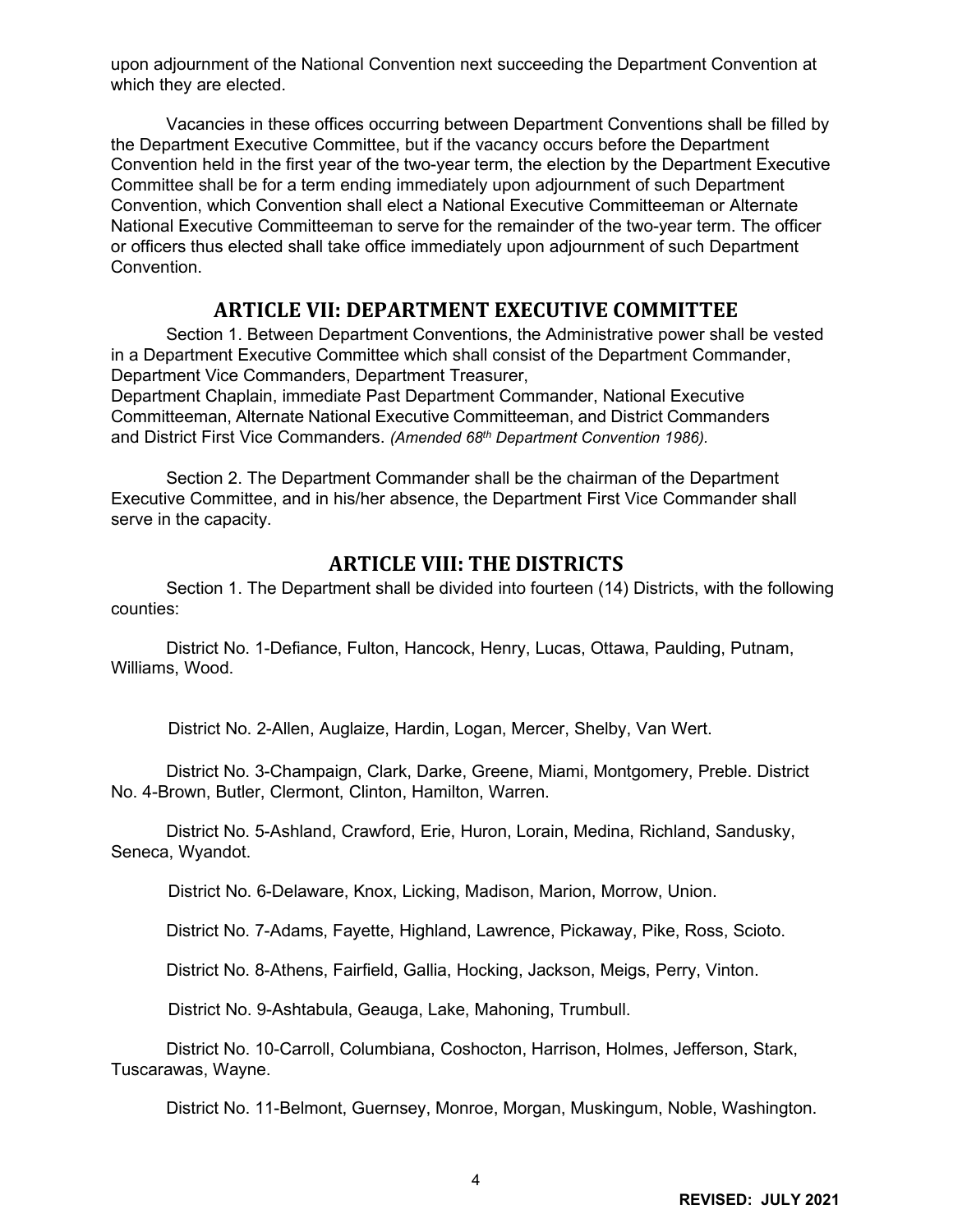District No. 12-Franklin.

District No. 13-Cuyahoga.

District No. 14-Summit, Portage.

Section 2. There shall be held in each District, at least thirty (30) days prior to the date of the Department Convention, a District Convention, at a time and place to be designated by the District Commander, or in such manner as the District Constitution, if any, may provide. The District Commander shall be presiding officer of such District Convention. *(Amended 95th Department Convention 2013).*

Section 3. The annual District Convention shall be composed of delegates and alternates from each Post in the District. An alternate shall not be entitled to vote in such Convention except in the absence or disability of the delegate for whom he/she is an alternate.

The number of delegates and alternates to which a Post shall be entitled shall be computed in the same manner prescribed for Department Conventions in Article V, Sections 2 and 3 of the Constitution, except that the representation of each Post shall be based on the paid-up membership at Department Headquarters fifteen (15) days prior to said District Convention. The names of said delegates and alternates shall be certified to the District Commander not later than five (5) days prior to said District Convention.

Section 4. At said District Convention there shall be elected a District Commander, District First Vice Commander and District Second Vice Commander who shall serve for the term of one year and shall be installed immediately after their ratification by the Department Convention at such Department Convention following their election. *(Amended 69th Department Convention 1987).*

A District Adjutant shall be selected in such manner as the District Constitution, if any, may provide or in such manner as said District Convention may decide, if no District Constitution has been adopted. The District Adjutant shall record the proceedings of the District Conventions and Conferences and deliver such records to the District Commander in whose custody they shall remain.

The Constitution of each District shall provide for the election of delegates and alternates to the National Convention. Each District Commander shall select one person from his/her District to be a member of and serve on each of the Department Convention Committees, which said Committee members shall have all the privileges of the Department Convention except the right to vote in the Convention, unless however, such Committee members be also named and selected as an official Department Convention delegate by his/her local Post. If a person selected at the District Convention to serve on a Department Convention Committee fails to attend the Department Convention, a vacancy on the Convention Committee resulting thereby, shall be filled by the Commander of the District involved, by appointment of another member at the Convention. *(Amended 95th Department Convention 2013)* 

There may be transacted such other and further business in such District Conventions as may be deemed proper.

The District Commander presiding at the District Convention shall within ten (10) days after the adjournment of such District Convention, certify and forward to the Department Adjutant at Department Headquarters a certified copy of the names of the District Commander,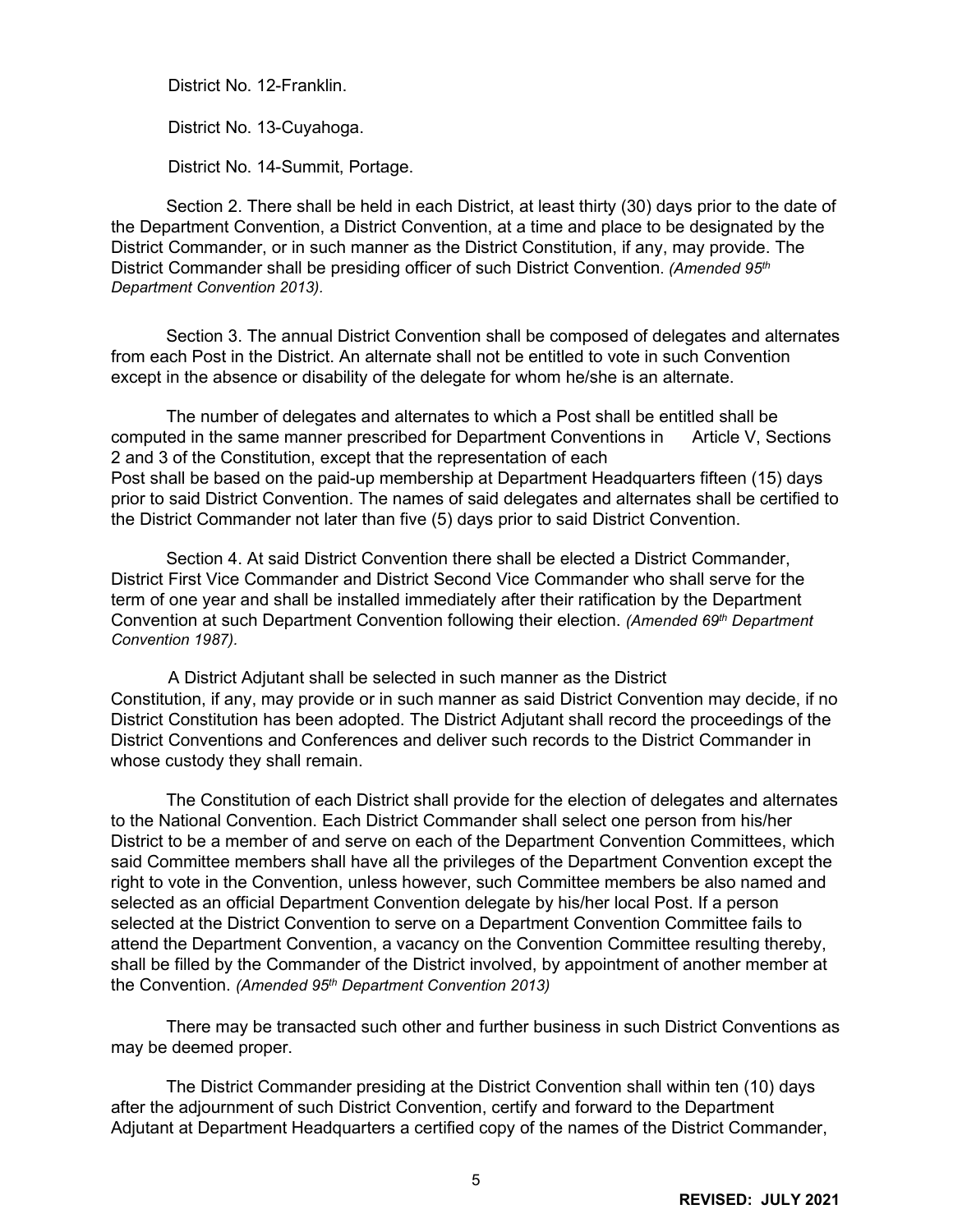District Vice Commanders, delegates and alternates to the National Convention and Department Convention committeemen and other officers elected at such District Convention.

Section 5. The delegates to the National Convention shall be elected by the Districts as provided in Section 4 of this Article in the proportion designated by the National organization. Should the Districts not elect in the aggregate the total number of delegates to which the Department is entitled, for the reason that there does not exist in any of the Districts an exact multiple of the basis of registration, or for other cause, the required number of delegates to fill the quota or appointment of the Department of Ohio, as fixed by the National organization shall be selected by the Department Executive Committee. Said delegates shall be first appointed from the duly elected alternates properly elected within the various Districts, except the five (5) delegates at large who shall be appointed by the Department Commander with the approval of the Department Executive Committee. *(Amended 58th Department Convention 1976).*

Section 6. Within sixty (60) days following the National Convention each District Commander shall hold within the District a Conference of all Posts in his/her District.

Section 7. Each District Commander may divide his/her District into Divisions comprised of such number of Counties as he/she may determine and appoint a Commander for such Division who shall serve at the will of the District Commander. Provided that where such Division by a majority of the Posts therein has provided for the election of such Commander, such Commander shall be appointed by the District Commander as the Commander of said Division. Where the Division consists of one County only, the Commander thereof shall be designated as County Commander and in all other cases as Division Commander. Said Commanders except in Counties where a County Council has been or shall be formed shall have the authority to set up a County or Division organization. Said organization and all Commanders provided for herein shall be responsible to the District Commander.

Section 8. The District Commanders shall cause the annual inspection of every Post in their respective Districts and shall make a report of said inspection to Department Headquarters on, or before, March 1st of each year.

Section 9. When a vacancy in the office of District Commander occurs in any District, the District First Vice Commander shall succeed to that office. If a vacancy in the office of District First Vice Commander occurs in any District after the Department Convention and before the next succeeding District Convention, the District Second Vice Commander shall succeed to that office. If a vacancy in the office of District Second Vice Commander occurs in any District after the Department Convention and before the next succeeding District Convention, the District Commander by and with the consent of the District Executive Committee shall appoint a member of a Post in that District to fill the vacancy. Such appointment shall be for the remainder of the unexpired term only. *(Amended 69th Department Convention 1987).*

If the vacancy occurs after the District Convention and before the next succeeding Department Convention, an election shall be held at the Department Convention at a meeting of the official delegates from the Posts of the District concerned called for that purpose by the District Commander.

Section 10. Districts may adopt Constitutions and By-Laws not inconsistent with the Department or National Constitutions and said Constitution and By-Laws shall be submitted to the Department Judge Advocate for approval before same shall be adopted by the District.

Section 11-a. Upon thirty (30) days written notice to all Posts in the District, any District shall be authorized and empowered to levy such per capita tax assessment as the membership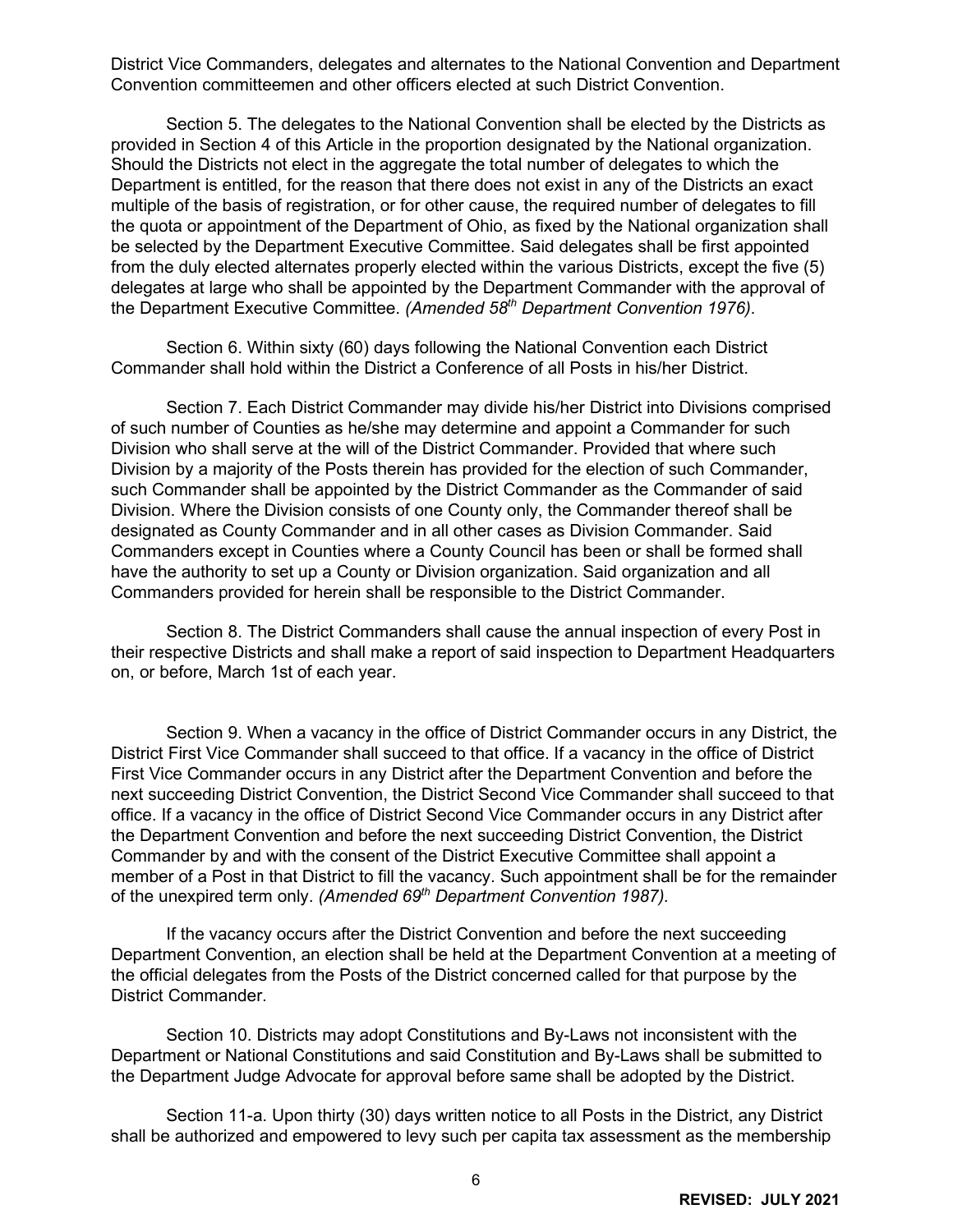thereof, through its authorized delegates, may deem necessary, and carry on its business and activities from the proceeds of such assessment. Approval of two-thirds (2/3) of the delegates present at a District Convention is necessary to pass such an assessment.

Section 11-b. When a District assessment is constitutionally provided, the District must elect a Finance Officer and provide proper bond. District Finance Officers must report the condition and usage of the fund at each District Conference, and/or Convention. An audit must be made at the end of each fiscal year. The result of such audit shall be presented at the next succeeding District Conference or meeting. A copy of any audit of the District fund must be provided the Department Fiscal Officer. *(Amended 101st Department Convention 2019).*

Section 11-c. All Posts within the District shall pay into the District Fund such per capita tax assessment as constitutionally provided. *(Amended 41st Department Convention 1959).* 

### **ARTICLE IX: COUNTY ORGANIZATIONS**

<span id="page-7-0"></span>Section 1. In each County where there are two or more Posts, there may be constituted a County Council composed of delegates from each member Post thereof, elected in such manner as the Constitution and By-Laws of said County Council may provide.

Section 2. In Counties not governed by a regularly constituted County Council it shall be the duty of the District Commander to provide for an annual County Convention at a date no later than fifteen (15) days prior to the District Convention. Each Post in said County shall be entitled to five (5) times the number of delegates and alternates to which they are entitled to the District Convention, which delegates and alternates shall be governed by the laws that govern delegates and alternates to Department and District Conventions. Said delegates and alternates shall be selected by all Posts in the County at their last regular Post meeting prior to the County Convention. A County Commander and such other county officers as the Constitution and By-Laws of the County organization may provide shall be elected at said Convention. All business relative to legislation, amendments, resolutions and any and all other business as may affect those Posts comprising said Counties shall be handled under the same rules of procedure as established by and for Department and District Conventions.

Section 3. All County officers except those elected to fill vacancies caused by death, resignation, or removal from office prior to the completion of their terms, shall be elected and installed before the first day of October of each year and the names and addresses of such officers shall be transmitted to Department headquarters and to the District Commander within ten (10) days after the installation thereof.

Section 4. It shall be the duty of County Councils and County organizations to assist in and coordinate all efforts and movements in their respective Counties in the interest of the American Legion. All County officers shall be responsible to the District Commander of their respective Districts.

Section 5. The Commanders of duly constituted County Councils and such other officers as may be provided for in their respective Constitutions shall be elected and installed prior to October 1st.

Section 6. Constitutions and By-Laws of County organizations shall be submitted to the Department Judge Advocate for approval before adoption.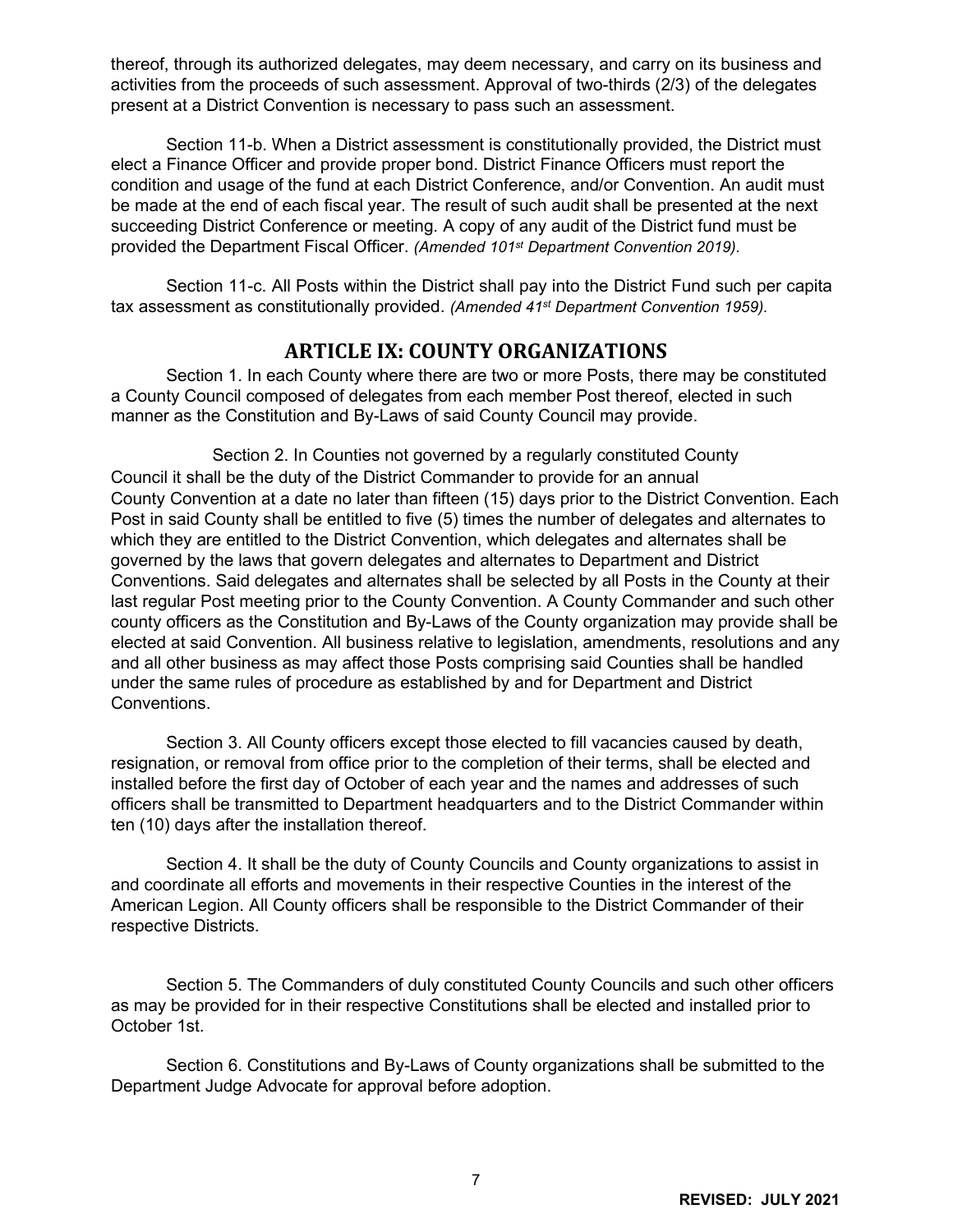Section 7. In Counties where the majority of the Posts therein are members of a duly constituted County Council no charter for a new Post shall be granted unless said Post shall first agree to be a member of the County Council.

Section 8. Where the District and County are territorially identical, the District organization and County organization may be consolidated by a two-thirds (2/3) vote of the delegates representing the County organization present at a regular County Council meeting and a two-thirds (2/3) vote of the delegates present at a District Convention, or a special Constitutional Convention called for that purpose by the District Commander. Notice of a resolution proposing to make such consolidation shall be given to each Post therein in writing at least thirty (30) days prior to submission thereof. Such consolidation shall be termed as District Council bearing the number of the District designated by the Department Constitution, and may include the name of the County, when so designated by such District, but for Department purposes shall use the District number. Each Post in such Districts so constituted shall be a member thereof. Such District shall be authorized and empowered to levy such per capita tax assessment as the membership thereof, through its authorized delegates, may deem necessary, and carry on its business and activities from the proceeds of such assessment.

#### **ARTICLE X: THE POST**

<span id="page-8-0"></span>Section 1. The local unit shall be the Post, which shall have a minimum membership of twenty-five (25). No Post shall be received into this Department until it shall have received a charter. A Post desiring a charter shall apply to the Department Executive Committee, through the proper County Council, where same exists, and through the proper District organization. When and if such application is approved by the Department Executive Committee, it shall be transmitted to National

Headquarters for action, in accordance with the National Constitution. *(Amended 44th Department Convention 1962).*

Section 2. No Post shall be named after any living person.

Section 3. Department Convention delegates and alternates and all elective Post Officers, except those elected to fill vacancies caused by death, resignation, or removal from office prior to the completion of their terms, shall be elected and their names submitted to Department Headquarters and to the District Commander at least fifteen (15) days prior to the Department Convention and such officers so elected shall be installed before October 1st following their election. *(Amended 72nd Department Convention 1990).*

Section 4. The Executive Committee shall cause the annual inspection of every Post in the state to be made under the direction of the Commander of each District, who will report to Department Headquarters on or before March 1st of each year.

Section 5. Constitutions and By-Laws of Posts shall be submitted to the Department Judge Advocate for approval prior to adoption. *(Adopted 95th Department Convention 2013)*

#### **ARTICLE XI: DUES**

<span id="page-8-1"></span>Section 1. Each post shall pay annually to the Treasurer of the Departmental organization Department and National Dues for each of its members.

The minimum annual dues to be charged by each Post shall be a sum of money equal to the following: Department dues, National dues, District per capita assessment (if such exists in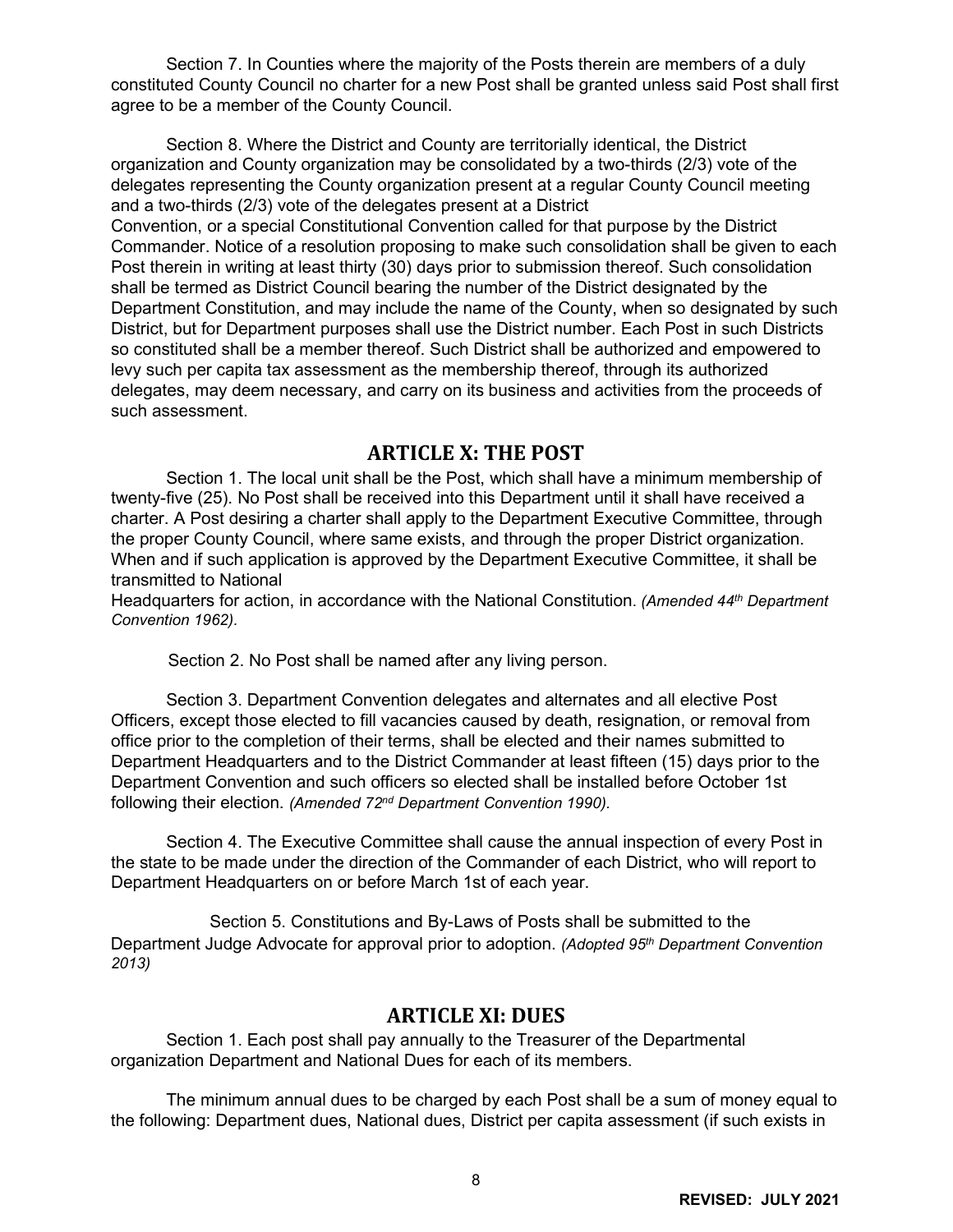the District in which the Post is situated), County per capita assessment (if such exists and the Post is obligated to pay in the County where the Post is located). *(Amended 45th Department Convention 1963).*

Section 2. The amount of such annual Department dues beginning January 1, 2004, shall be nine dollars (\$9.00) per member, of which each year at least one dollar and twenty cents (\$1.20) shall be allocated to publish and mail to the entire membership a Department newspaper; at least fifteen cents (\$0.15) shall be allocated for Department Convention operations; and at least thirty cents (\$0.30) shall be allocated to aid Delegates to the National Convention. *(Amended 85th Department Convention 2003).* 

Posts shall transmit all dues monies mentioned herein to Department Headquarters and it shall establish accounts and disburse these funds according to regulations as may be promulgated by the Department Executive Committee.

Section 3. A member whose dues for the current year have not been paid by January 1st shall be classed as delinquent. If his/her dues are paid on or before February 1st, he/she shall be automatically reinstated. If he/she is still delinquent after February 1st, he/she shall be suspended from all privileges. If he/she is still under such suspension on June 30th of such year, his/her membership in The American Legion shall be forfeited. A member so suspended or whose membership has been so forfeited may be reinstated to active membership in good standing by vote of the Post and payment of current dues for the year in which the reinstatement occurs. Provided, however, that the Posts, and Department, may waive the provisions hereof, upon payment of dues for the year in which reinstatement occurs, with reference to former members who have been prevented from the payment of dues by reason of active military service. *(Amended 59th National Convention 1977).*

Section 4. Annual dues shall be payable October 20th for the succeeding calendar year. *(Amended 42nd Department Convention 1960).*

#### **ARTICLE XII: AUXILIARIES**

<span id="page-9-0"></span>Section 1. This Department recognizes an auxiliary organization to be known as The American Legion Auxiliary.

Section 2. Membership in the Auxiliary shall be as prescribed by the National Constitution of The American Legion.

Section 3. This Department also recognizes the organization known as The Sons of The American Legion as programs of The American Legion Posts which sponsor them. *(Amended 95th Department Convention 2013).*

Section 4. Membership in The Sons of The American Legion shall be as prescribed by the National Constitution of The Sons of The American Legion.

Section 5. This Department also recognizes the organization known as The American Legion Riders as programs of The American Legion Posts which sponsor them. *(Adopted 95th Department Convention 2013)*.

#### **ARTICLE XIII: RULES**

<span id="page-9-1"></span>Section 1. The rules of procedures at the Department Convention and at the District Conventions shall be those set forth in "Roberts' Rules of Order, Newly Revised", except as modified by this Constitution, the By-Laws of the Department, and the Rules and Order of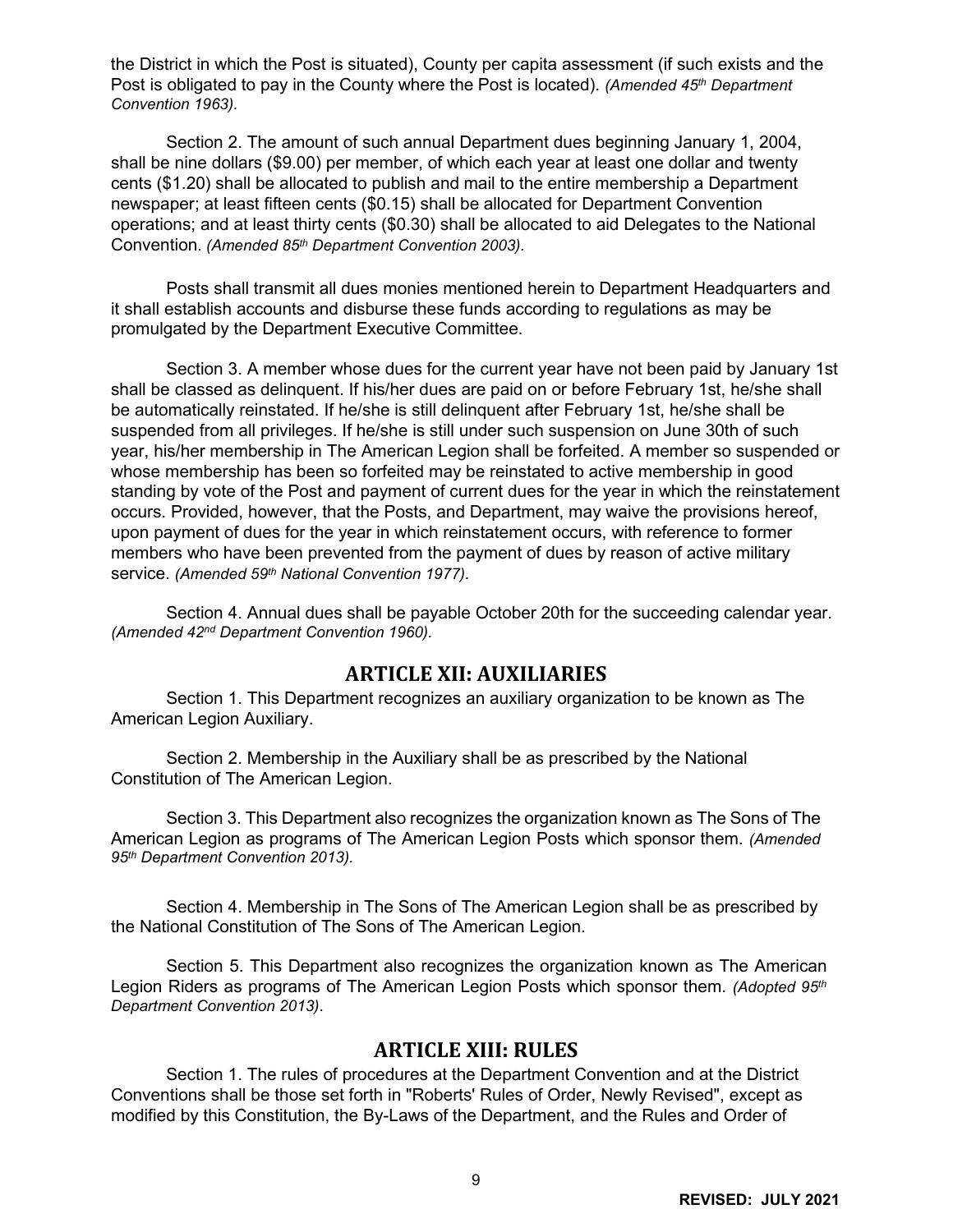Business adopted at the annual Department and District Conventions. *(Amended 95th Department Convention 2013).*

#### **ARTICLE XIV: AMENDMENTS**

<span id="page-10-0"></span>Section 1. This Constitution may be amended by any Department Convention by a vote of two-thirds (2/3) of the total delegates registered at such Convention, provided that the proposed amendment or amendments shall have been submitted through Department Headquarters to the several Posts in the Department by publication in the Department newspaper or by mailing at least two (2) copies to each Post at least thirty-five (35) days prior to the annual Department Convention; any such proposed amendment may be amended without further notice by a twothirds (2/3) vote of the total delegates registered at such Convention, provided it does not increase the modification proposed by the amendment and it has received the approval of the Convention Committee on Constitutional Amendments and provided further, it may be amended by unanimous vote at any Convention without notice. Amendments may be proposed only by a Post or the Department Executive Committee.

Section 2. This Constitution is adopted subject to the provisions of The National Constitution of The American Legion. Any amendments to said National Constitution which are in conflict with the provisions hereof shall be regarded as automatically repealing or modifying the provisions of this Constitution to the extent of such conflict.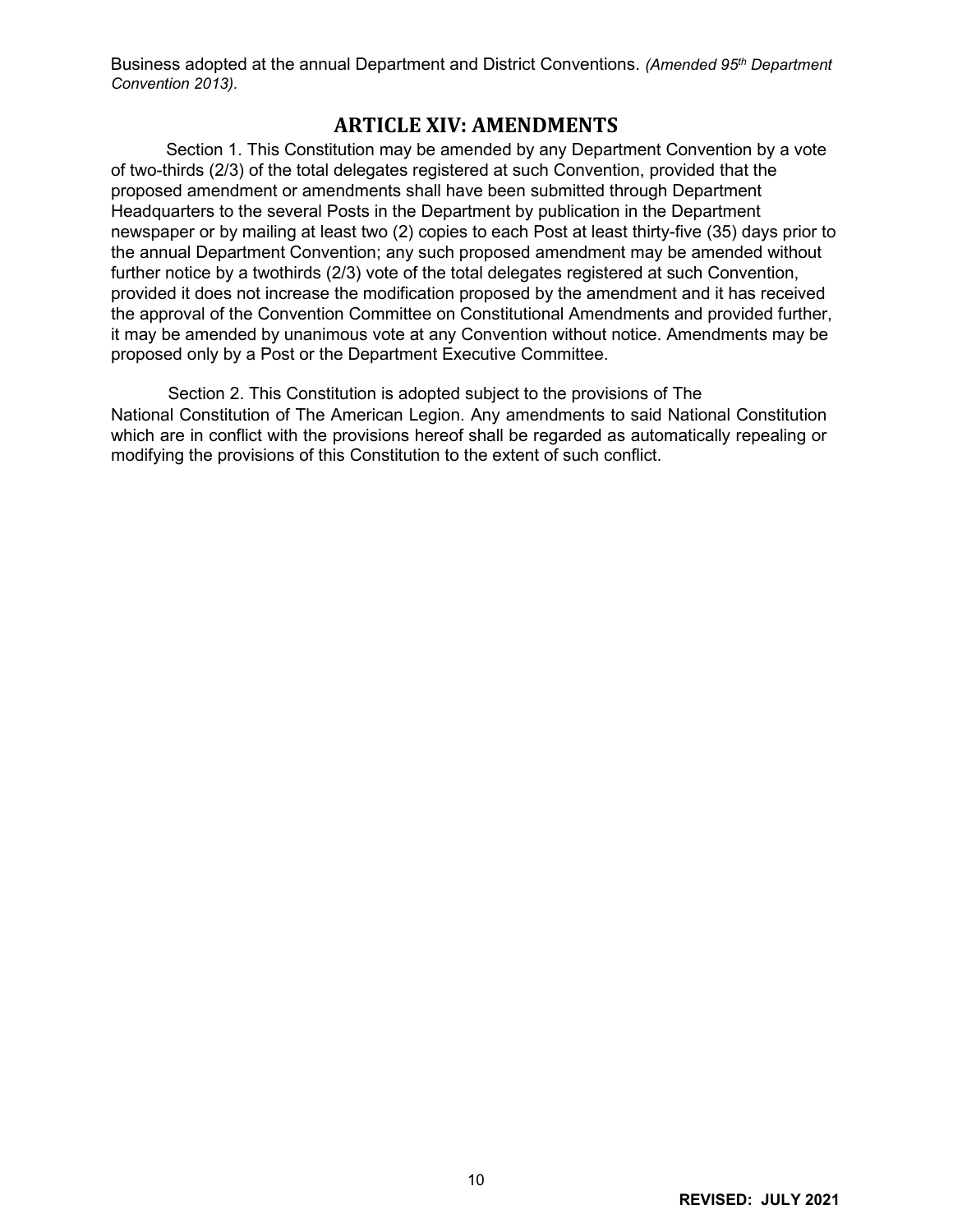# BY-LAWS

#### THE AMERICAN LEGION DEPARTMENT OF OHIO, INC.

#### **ARTICLE I: EXECUTIVE COMMITTEE**

<span id="page-11-1"></span><span id="page-11-0"></span>Section 1. The Department Executive Committee, in addition to the duties prescribed and defined in the Constitution, shall with the Department Commander exercise general supervision over the Department and shall meet at the call of the Department Commander. The Department Commander shall call a meeting of the Department Executive Committee upon the written request of five (5) or more members of said Executive Committee.

Section 2. The Department Commander immediately after taking office each year shall appoint, subject to ratification by the Executive Committee, members of the following committees: Child Welfare, Membership and Organization, and Americanism, which Committees shall be composed of one member from each District of the Department. He/she shall name such other Committees as he/she shall deem advisable subject to ratification by the Executive Committee. *(Amended 82nd Department Convention 2000).*

Section 3. The Executive Committee shall provide for the appointment or employment of a Department Adjutant, Fiscal Officer, and such other subordinate officers and employees as may be needed for administering the affairs of the Department and prescribe their duties and fix their emoluments within the

Department budget. (*Amended 101st Department Convention, 2019)*

#### **ARTICLE II: DUTIES OF OFFICERS**

<span id="page-11-2"></span>Section 1. The Department Commander shall be the executive head of The American Legion, Department of Ohio, Inc. with full power to enforce the provisions of the National Constitution and National By-Laws, in so far as the same may apply to the Department and also to carry out the will of the Department Convention. He/she shall make an annual report covering the business and activities of the

Department for the year, a copy whereof shall be made a part of the record of said Convention. He/she shall perform such other duties as directed by the Department Executive Committee. *(Amended 95th Department Convention 2013)*

Section 2. The Department First Vice Commander shall assume and discharge the duties of the office of Department Commander in the absence or disability of the Commander or when called upon by the Department Commander. The Department Second Vice Commander shall assume and discharge the duties of the office of Department First Vice Commander in the absence or disability of the First Vice Commander. *(Amended 69th Department Convention 1987).*

Section 2-a. The Department First Vice Commander shall be Chairman of the Department Membership Committee and shall be responsible for the membership within the Department during his/her term in office. (*Amended 101st Department Convention 2019).* 

Section 2-b. The Department Second Vice Commander shall be Chairman of the Department Post Activities Committee and shall be responsible for Post Activities within the Department during his/her term of office. *(Amended 101st Department Convention 1987).*

Section 3. The Department Adjutant shall be charged with administering the policies and mandates of the Department Convention, the Department Executive Committee and the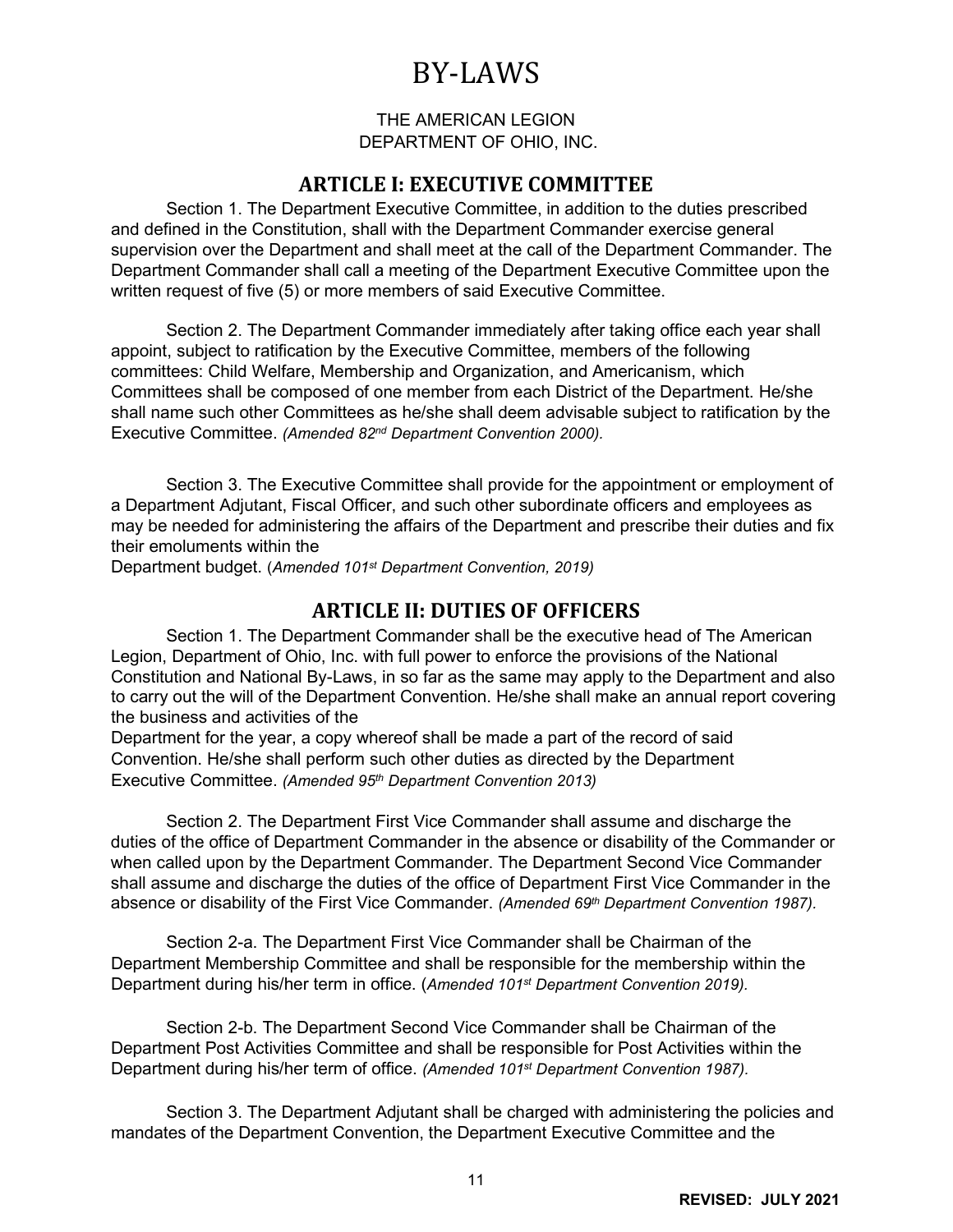Department Commander. He/she shall perform such other duties as are usually incident to the office.

He/she shall have supervision of the paid personnel at Department headquarters and shall be responsible for the efficient performance of their respective duties.

Section 3-a. The Department Adjutant shall be the custodian of the Department of Ohio books and records, general access to which shall be limited to Department Officers, the Department Executive Committee and Department Employees under the direction of the Adjutant. Requests by individual Legionnaires (for books and records) shall be by resolution of their Post to the District in which their Post is a member. Upon adoption by the District of said resolution, it shall be presented to the Department Adjutant who, after consultation with the Department Executive Committee, shall act according to its decision. Any expenses involved in said procedure, as well as those of the Department reasonably necessary to comply with the request, shall be paid by the Legionnaire requesting such information. *(Amended 76th Department Convention 1994)*.

Section 4. Within forty-five (45) days after a Department Executive Committee meeting, subcommittee meeting or any other Department Committee meeting, the Department Adjutant shall cause to be published in the Department newspaper (Ohio Legion News) a complete resume of the meeting.

Section 5. The Department Treasurer shall be the custodian of the funds of the Department organization. All checks disbursing the funds of the Department organization shall bear the signature of the Department Treasurer, and either that of the Department Adjutant or Department Fiscal Officer. The Department Treasurer, the Department Adjutant, and the Department Fiscal Officer shall furnish surety bond in an amount fixed by the Department Executive Committee. The Department Treasurer shall make reports upon the condition of the Department Treasury to the Executive Committee, or when called for by either the Department Commander or the Department Executive Committee. The Department Treasurer shall perform such other duties as are usually incident to the office. *(Amended 101st Department Convention 2019).*

The Department Finance Committee shall invest excess or reserve funds of the Department and sell securities owned and held by the Department, only upon authority of the Department Executive Committee then in office. *(Amended 101st Department Convention 2019).*

Section 6. The Department Judge Advocate shall advise the Department officers and the Department Executive Committee on all legal matters, including the instruction and interpretation of the National Constitution and By-Laws, and shall perform such other duties as are usually incident to the office.

Section 7. The Department Chaplain shall perform such divine and nonsectarian services as may be necessary, adhering to such ceremonial rituals as may be recommended by National and/or Department Headquarters from time to time.

Section 8. The Department Historian shall collect from year to year all records and data of value and interest for the Department Headquarters of The American Legion and shall compile during his/her term of office a complete history of the year's activities in the Department. He/she shall also assist Post Historians so as to coordinate and unify the work of these officials and shall have such other duties as the Department Executive Committee may or shall prescribe.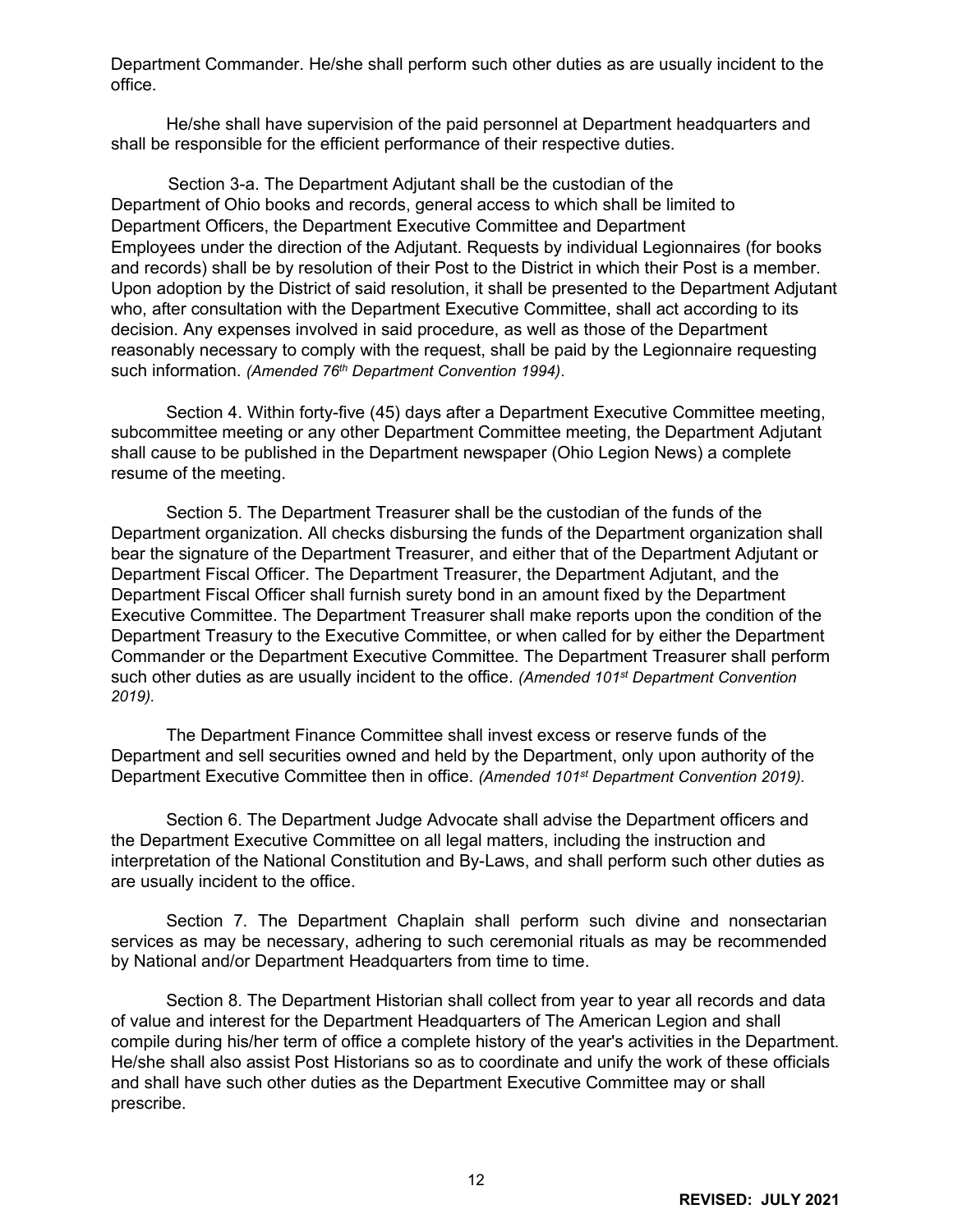# **ARTICLE III: STANDING COMMISSIONS**

<span id="page-13-0"></span>The American Legion Department of Ohio shall create eleven (11) Standing Commissions which shall carry out the mission of each Commission as a whole or as a Committee or sub-committee of each Commission, as determined upon the Rules of each Commission, to be adopted each year by the Department Executive Committee.

The eleven (11) Department Standing Commissions shall be: Americanism, Children and Youth, Convention, Finance, Internal Affairs, Legislative, Media/Marketing/Communications, Membership and Post Activities, National Security, Veterans Affairs and Rehabilitation, and Scholarship.

Members of each Commission shall be appointed annually by each District Commander, excluding the members of the Department Finance, Convention, and Department Internal Affairs Commissions, who shall be appointed annually by the Department Commander with such number of members as previously established by the Department Constitution.

Respective Committees within Commissions whose membership requirements are already established by the Department Constitution will continue to follow the guidelines established.

The Department Commander shall, each year upon taking office appoint Commission Chairpersons and any other appointments required for each Commission to carry out the duties of the Commission. The Department Commander may also appoint one Department Executive Committee member to each Commission as an Ex-Officio member with voice but no vote in the matters of the Commission.

Section 1. Americanism Commission. The Americanism Commission shall be responsible for the programs carried out by the Commission and staff of Department Headquarters such as; American Legion Baseball, American Legion Buckeye Boys State, Citizens Flag Alliance, Scouting, Religious Emphasis, Four Chaplains, Oratorical, and any other such programs as may be incidental to the Americanism Commission, authorized by the Department Internal Affairs and Finance Commissions with the Executive Committee having final authority.

Section 2. Children & Youth Commission. The Children & Youth Commission shall be responsible for the programs carried out by the Commission and staff of Department Headquarters such as; Child Welfare Foundation, Special Olympics, Temporary Financial Assistance, National Family Week, Veterans and Children Foundation, Drug and Suicide Education and Prevention, and any other such programs as may be incidental to the Children & Youth Commission, authorized by the Department Internal Affairs and Finance Commissions with the Executive Committee having final authority.

Section 3. Convention Commission. The Convention Commission shall be responsible for carrying out the duties of securing Department Convention sites and to assist National Headquarters if the Department is selected as a host site for a National Convention. The Convention Commission shall act within the guidelines of the Convention Corporation Code of Regulations, updated September 2019, authorized by the Department Internal Affairs and Finance Commissions with the Executive Committee having final authority.

Section 4. Finance Commission. The Finance Commission shall be responsible for the proper oversight of the Department monies and investments and shall fix, budget, and audit all expenditures and disbursements of the Department. The Finance Commission shall be tasked with carrying out the duties of the Department Finance Policies and other duties assigned to it, and authorized by, the Department Executive Committee, as may be incidental to the financial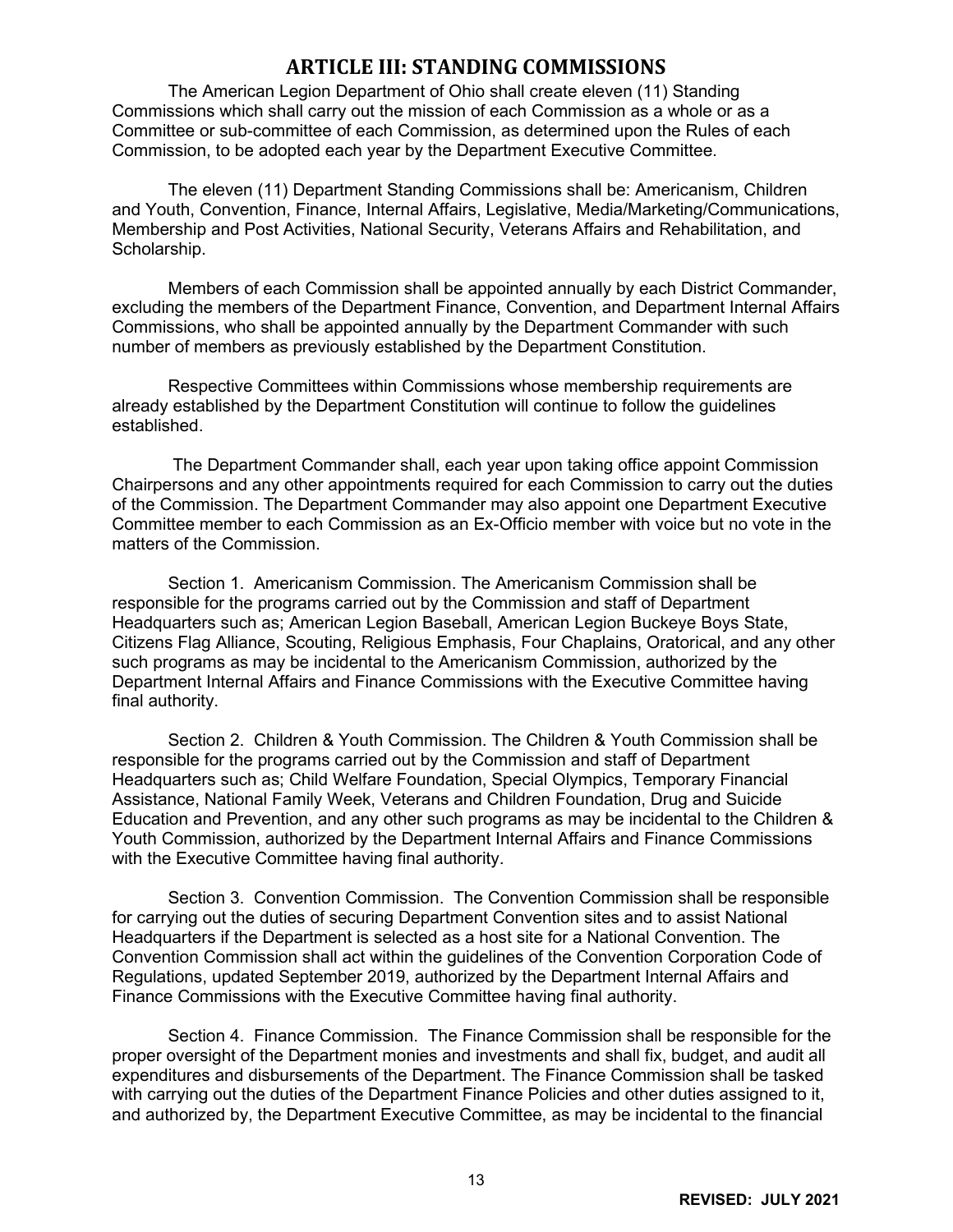health and wealth of the Department. The Department Executive Committee may over-rule the Department Finance Commission by a two-thirds vote.

Section 5. Internal Affairs Commission. The Internal Affairs Commission shall be responsible for the proper oversight of American Legion Riders, Sons of The American Legion, Buckeye American Legion College, Resolutions, Constitution & By-Laws, Trophies and Awards, Commanders Advisory Team, Department Operations, and any other duties as may be incidental to the scope of Internal Affairs, authorized by the Department Finance Commission and Executive Committee.

Section 5a. The Department Adjutant shall serve as Secretary and advisor to the Internal Affairs commission with voice and no-vote.

Section 6. Legislative Commission. The Legislative Commission shall be responsible for legislative matters at state and federal government levels germane to the mission of The American Legion and The American Legion family. The Legislative Commission shall be responsible for encouraging Legionnaires, Posts, and Districts to liaison state and federal legislative offices. The Legislative Commission shall carry out the duties of selecting recipients from the Ohio General Assembly and Ohio Congressional offices for Department and National recognition. The authority of this commission shall be given to it by the Department Internal Affairs and Finance Commissions, with the Department Executive Committee having final authority.

Section 7. Media/Marketing/Communications Commission. The Media/Marketing/ Communications Commission shall be responsible for advancing the internal and external messages of The American Legion utilizing Department publications, public relations, digital, and print media. The Media/Marketing/Communications Commission shall create awareness of the entire American Legion Family, consisting of the Sons of American Legion, American Legion Riders, American Legion Auxiliary, and any subsidiary corporation bearing the name of The American Legion and shall consists of a representative of each of The American Legion Family programs of American Legion Auxiliary, Sons of The American Legion, and American Legion Riders, if available. The authority of this commission shall be given it by the Department Internal Affairs and Finance Commissions, with the Department Executive Committee having final authority.

Section 8. Membership & Post Activities Commission. The Membership & Post Activities Commission shall consist of the Department First and Second Vice Commanders and District Commanders. The Department First Vice Commander shall serve as Chair and Department Second Vice Commander as Vice Chair. The Membership & Post Activities Commission shall meet at the beginning of each membership year, fourteen days upon the close of Department Convention, to strategize and plan membership and post activities. The authority of this commission shall be given it by the Department Internal Affairs and Finance Commissions, with the Department Executive Committee having final authority.

Section 9. National Security Commission. The National Security Commission shall be responsible for carrying out the duties of Law & Order, POW/MIA, National Emergency Fund, Disaster Preparedness, relationships with all branches of active duty-military and National Guard/Reserve Forces in Ohio, immigration, matters relating to the Blood Donor Program, and any other such duties incidental to the scope of National Security, authorized by the Department Internal Affairs and Finance Commissions, with the Department Executive Committee having final authority

Section 10. Veterans Affairs & Rehabilitation Commission. The Veterans Affairs & Rehabilitation Commission shall be responsible for the oversight of programs and fostering of relationships with entities regarding Gifts For Yanks, System Worth Saving, PTSD and suicide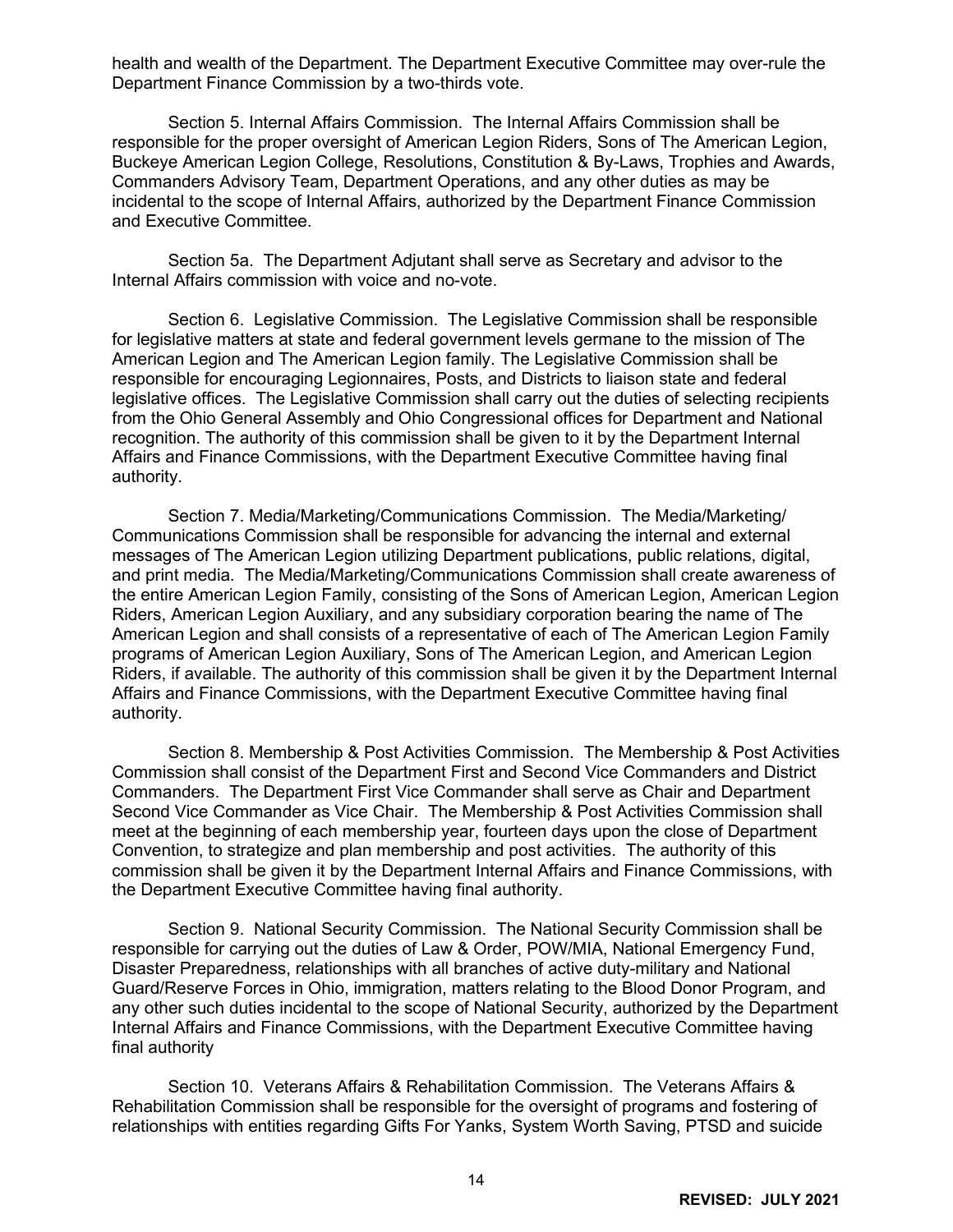awareness, Department Service Officers and Field Offices, Ohio Veterans Homes, Department of Veterans Affairs, employment and education, and any other such matters concerning Veterans Affairs & Rehabilitation. The authority of this commission shall be given to it by the Department Internal Affairs and Finance Commissions, with the Department Executive Committee having final authority.

Section 11. Scholarship Commission. The Scholarship Commission shall consist of the Department Commander, First Vice Commander, Second Vice Commander, Department Treasurer, Immediate Past Department Commander, Department Adjutant, Chairperson of the Americanism Commission, Chairperson of the Children & Youth Commission, any other Commission Chairman appointed by the Department Commander, and three members also appointed by the Department Commander. The Scholarship Commission shall meet annually (spring) to determine the recipients of the Department Scholarships granted.

Section 11a. The Scholarship Commission shall screen applicants to be awarded scholarships as outlined in the "Scholarship Screening Policies" in the Department Finance and Operations Policy/Manual.

Section 11b. The scholarship investment portfolio consists of a principal balance that shall remain invested from the original donor, the Durward I. Bernhard Estate. The interest income and growth of the scholarship investment portfolio shall be set aside to aide qualified students in attending colleges, universities, vocational schools, and other institutions of higher learning. The investment income shall be used to pay for scholarship grants, necessary costs incurred in managing, investing, and administering the fund, and for no other purpose; and

Section 11c. To uphold and honor the original donor request, there is hereby created a special annual scholarship in the amount of not less than \$1,000 to be known as the "Durward I. Bernhard Scholarship". Recipients of the "Durward I. Bernhard Scholarship", in addition to meeting all the other criteria for eligibility, shall be a bona fide resident of Belmont County, Ohio. If there is no qualified applicant for the "Durward I. Bernhard Scholarship" in any year, no "Durward I. Bernhard Scholarship" is awarded. The Scholarship Screening Committee may recommend use of the fund to award a scholarship grant to other qualified recipients; and

Section 11d. All funds transferred to or received by gift, bequest or otherwise received by The American Legion, Department of Ohio Scholarship Fund shall be held by The American Legion, Department of Ohio and invested by the Department Finance Commission and its Executive Committee. Any income not disbursed in any year shall be set aside in an undisbursed income fund and shall be available for disbursement in future years when needed. No part of such funds shall be co-mingled with any other funds whatsoever and no part of such funds shall ever be transferred to or loaned to the Department of Ohio General fund or any other Department of Ohio activity, loaned to any individual or used for any purpose whatsoever other than the awarding of scholarships to eligible individuals; and

Section 11e. In the event that The American Legion, Department of Ohio should cease to exist, the National Executive Committee of The American Legion National Headquarters is authorized to take possession, custody, and control of all scholarship assets of the Department and to conclude and close the affairs of the Department. *(Amended 102nd Department Convention 2021)*

# **ARTICLE IV: CHARTERS**

<span id="page-15-0"></span>Section 1. The provisions for the control of charters of the various Posts in the Department shall be governed by Article III of the By-Laws of the National Constitution in so far as same applies.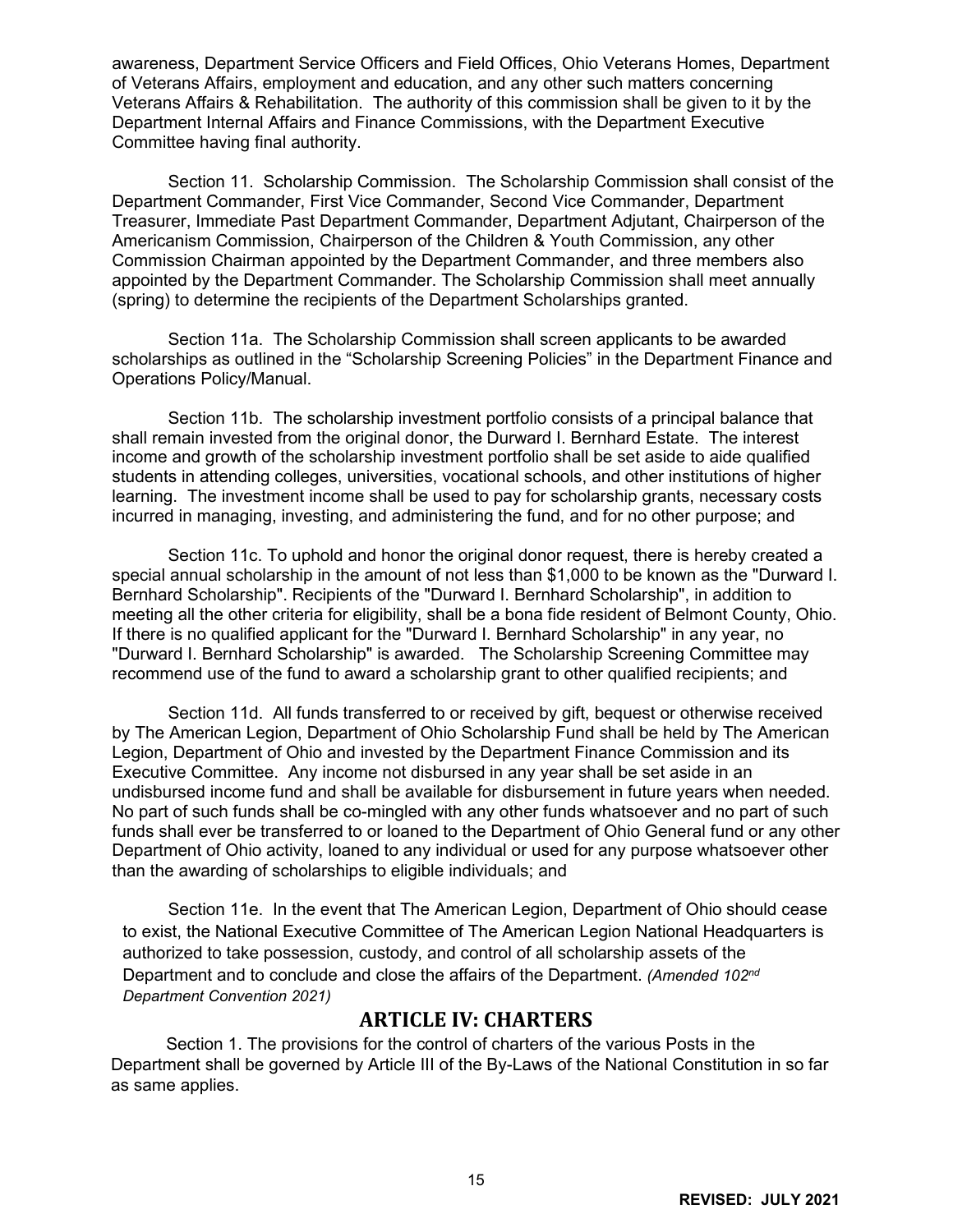### <span id="page-16-0"></span>**ARTICLE V: DISCIPLINE**

Section 1. Each Post of The American Legion, Department of Ohio, shall be the judge of its own membership, subject to the restrictions of the National American Legion Constitution and By-Laws and the Department of Ohio Constitution and By-Laws, except that no person, who is a member of an organization which has for its aim the overthrow of the United States Government by force or violence, or who subscribes to the principles of any group opposed to our form of government, shall be eligible to become or remain a member of The American Legion.

Section 2. Members may be reprimanded, suspended, or expelled from The American Legion, and officers may be reprimanded, removed from elected office, suspended, or expelled from membership only upon providing the member due process and a proper showing of cause. Charges shall be based upon disloyalty, neglect of duties, dishonesty, and conduct unbecoming a member or officer of The American Legion. All charges must be made under oath in writing by an accuser, and no member in good standing shall be reprimanded, suspended, or expelled, nor shall any elected officer be reprimanded or removed from office, suspended, or expelled, until given a fair trial in such manner and form as the Department Executive Committee shall prescribe in the Department of Ohio Uniform Code for the Conduct of Disciplinary Proceedings. The trial proceedings shall be recorded by visual or sound recording or by verbatim transcription. The trial board verdict shall be announced at the next regular meeting of the post membership, whereupon the membership may, except in the case of an acquittal, affirm, modify, or reverse the findings and sentence of the trial board.

Section 3. If the accused is suspended or expelled, or is removed from office, the accused person may appeal such decision to the Department Executive Committee. Said appeal must be filed with the Department Adjutant within thirty (30) days of the decision of the post membership on the trial verdict. The Department Executive Committee shall hear the appeal, with the Department Judge Advocate presiding, and determine the issue at its meeting next following the action of the Post. The Department Executive Committee shall conduct its hearing solely upon the evidence considered by the trial board, and oral argument of the parties. The decision of the Department Executive Committee shall be final, if appeal to it be made; otherwise, the decision of the Post shall be final. The Post Executive Committee shall appoint a member or members of the Post or may retain counsel to prosecute the charges and the disciplined member may be represented by person or by counsel of their own choosing.

Section 4. Procedure as to removal from officer of County, District and Department elected officers. Charges shall be filed in writing, under oath, with the Department Adjutant. The Department Executive Committee shall appoint a trial board and the matter shall proceed to trial in substantially the same form and manner as set forth in the Department of Ohio Uniform Code for the Conduct of Disciplinary Proceedings. The trial verdict, except in the case of acquittal, shall then be presented to the Department Executive Committee for affirmation, modification, or reversal. The decision of the Department Executive Committee shall be final. Nothing herein shall deprive the accused persons' post of jurisdiction to hear and determine charges against any of its members. insofar as it may relate to expulsion or suspension of membership of removal from post office. *(Amended 102nd Department Convention 2021)*

#### **ARTICLE VI: MONIES AND COLLECTIONS**

<span id="page-16-1"></span>Section 1. All Department, District, County and Post officials handling American Legion monies shall be properly bonded with a good and solvent bonding and surety company, as surety to cover double the average amount of money handled in a single year. In case of delinquencies in the payments of amounts due the Department or National organization, action shall be taken at once by the proper officials to bring about a speedy and complete settlement. The bonds provided by the